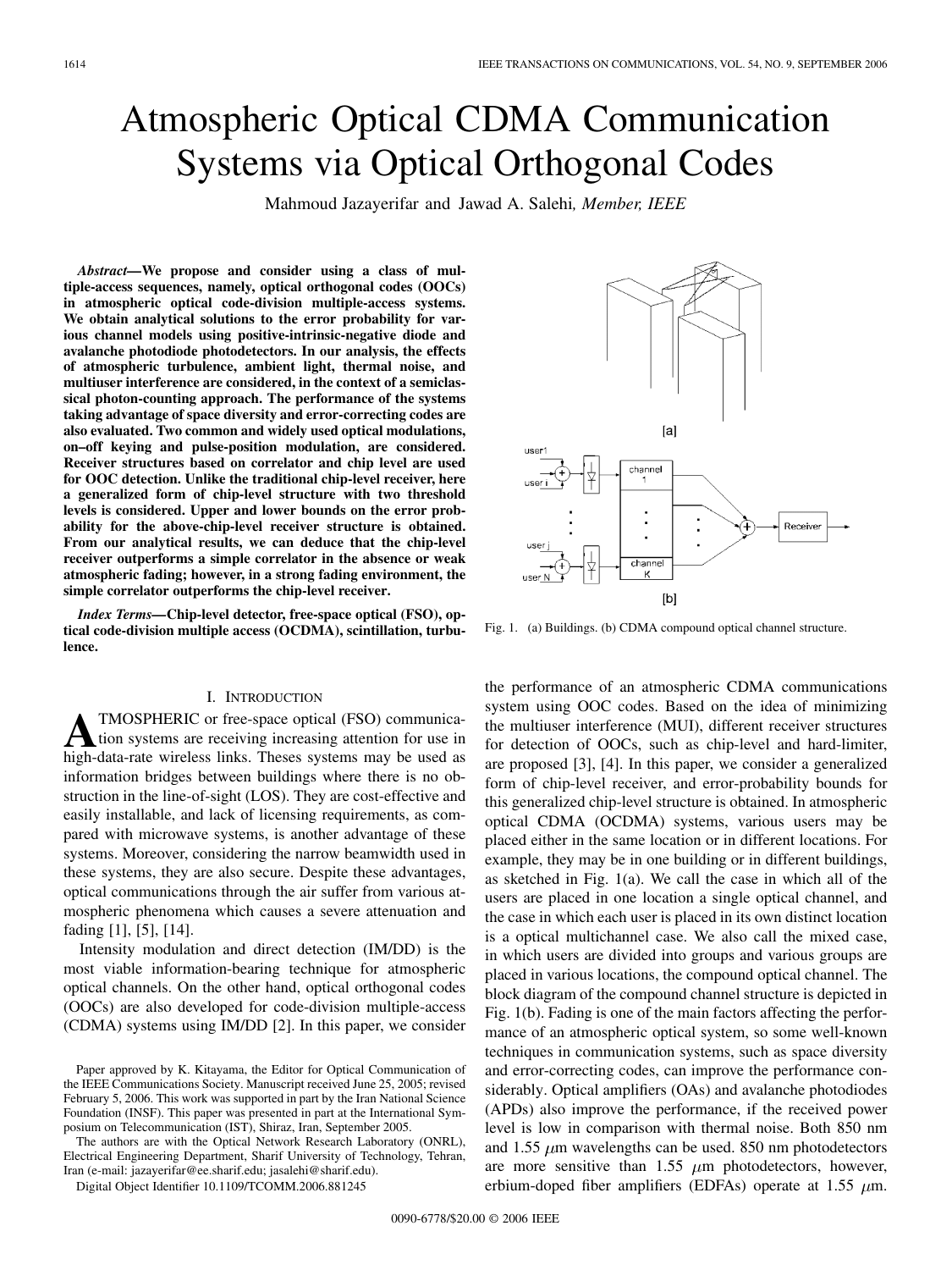<span id="page-1-0"></span>Therefore, they can be used in atmospheric systems, provided that 1.55  $\mu$ m is used. In this paper, we consider 1.55  $\mu$ m. In order to obtain analytical solutions to the error probability, we use the Gaussian approximation method, conditioned on the fading level. Due to the dominance of thermal noise, this method is considered to be accurate. Prior to this paper, some other papers on atmospheric OCDMA systems were presented in [\[12\]](#page-9-0) and [\[13\]](#page-9-0). In [\[12\]](#page-9-0), the systems using OOCs are compared with systems using Walsh–Hadamard codes. In [\[13\],](#page-9-0) the performance of the systems using pulse-position modulation (PPM) in a multichannel structure are evaluated. In this paper, we consider a more general assumption, and evaluate the performance of various structures.

The rest of this paper is organized as follows. In Section II, our system models, channels, transmitters, and receivers will be discussed. In [Section III,](#page-2-0) performance of the proposed OCDMA systems will be evaluated. In [Section IV,](#page-4-0) some typical techniques in communication will be used in order to improve the performance, and finally, in [Section V,](#page-5-0) numerical results will be presented.

#### II. SYSTEM DESCRIPTION

A typical narrowbeam LOS atmospheric optical communication system consists of three parts: transmitter, channel, and receiver. In this section, we study these three parts in the context of our proposed OCDMA systems.

#### *A. OCDMA Transmitter*

It is assumed that transmitter is equipped with a laser diode operating at wavelength  $\lambda$ . The mean photon counts of the transmitted pulses representing zero and one are, respectively,  $m_{t,0,c} = 0$  and  $m_{t,1,c} = P_{t,1}T_c/h\nu$ , where  $P_{t,1}, T_c, \nu$ , and h are the peak transmitted power, chip duration, optical frequency, and Plank's constant, respectively. The OOC is characterized by its length  $F$ , the number of chips, and its weight  $w$ , the number of chips that may be one or zero, depending on the value of transmitted data bit. We consider two types of modulations, namely on–off keying (OOK) CDMA and PPM CDMA. In OOK signaling, a pulse "1"("0") represents a data bit "0"("1"). OOK CDMA signaling is obtained by multiplication of OOK signals by OOC. Considering the transmitted signal in OOK CDMA that represent data bit "1," we can construct the binary (B)PPM CDMA signaling scheme as follows. We divide the duration of each chip  $T_c$  into two parts, and send a pulse "1"("0") in the first part, followed by a pulse "0"("1") in the second part to represent a data bit "0"("1"). Considering these notations for BPPM,  $m_{t,0,c}$  represents the mean photon count in the first part of the chip, and  $m_{t,1,c}$  represents that in the second part of the chip.

## *B. Atmospheric Optical Channel*

Atmospheric channel parameters vary depending on the air condition. For example, the channel attenuation in hazy weather is more than that in clear weather. Here, we consider attenuation, fading, and ambient light in the clear-air condition. Channel attenuation is caused by both molecular absorption and aerosol scattering, as well as beam divergence. The total channel attenuation is equal to [\[5\]](#page-8-0)

$$
a = \frac{A}{\pi \left(\frac{\Theta L}{2}\right)^2} e^{(-\beta L)} \tag{1}
$$

where  $\beta$ , L, A, and  $\Theta$  are, respectively, atmospheric extinction coefficient, the length of the link, the area of the optical receiver, and the angle of divergence in radians. The atmospheric optical channel fading is caused by random refractive-index variations. This fading is modeled as a multiplicative normalized log-normal random variable [\[5\].](#page-8-0) Therefore, considering the linear relationship between power and count, the received photon count can be related to the transmitted photon count as follows:

$$
m_{r,d,c} = ae^{2x}m_{t,d,c} \quad d = 0 \text{ or } 1 \tag{2}
$$

where  $m_{t,d,c}$  is the mean number of transmitted photons, and  $m_{r,d,c}$  is the mean number of received photons, index d represents the value of the transmitted pulse, and the probability density function (PDF) of  $x$  is as follows:

$$
f(x) = \frac{1}{(2\pi)^{1/2}\sigma_x}e^{-(x+\sigma_x^2)^2/2\sigma_x^2}
$$
 (3)

where  $\sigma_x^2 = \min(0.124 K^{7/6} C_n^2 L^{11/6}, 0.5)$  and  $K = 2\pi/\lambda$  is the wave number at the operating wavelength  $\lambda$ ,  $L$  is the path length, and  $C_n^2$  is the refractive index structure constant [\[5\].](#page-8-0) Note that the mean of x is  $-\sigma_x^2$ , which makes the fading normalized so that  $E(e^{2x}) = 1$ , and consequently,  $E(ae^{2x}) = a$ . Coherence time of this fading is typically on the order of milliseconds, and coherence length is typically on the order of millimeters [\[5\].](#page-8-0) Another characteristic of optical wireless channel is its ambient light. The mean number of ambient photons in a time interval with duration  $T_c$  is as follows:

$$
m_{a,c} = \frac{W(\lambda)A\Omega_{\text{FOV}}\Delta\lambda T_c}{h\nu} \tag{4}
$$

where  $\Omega_{\text{FOV}}$  is the receiver field of view (FOV) in stradian,  $\Delta\lambda$ is the optical filter bandwidth, and  $W(\lambda)$  is the spectral radiance function, defined as the power radiated at wavelength  $\lambda$  per cycle of bandwidth in a unit solid angle per unit of source area. Because of the narrow field in atmospheric systems,  $m_{a,c}$  is usually very weak, especially in comparison with that of nondirected wireless optical indoor systems.

### *C. Various Receiver Structures*

A typical optical wireless receiver consists of a lens which focuses the received optical field on a photodetector, where this photodetector can be a positive-intrinsic-negative diode (PIN), an APD, or a PIN coupled to an OA. It is well known that due to the existence of the ambient light, the photon count of the received optical signal has a Laguerre PDF. As we discussed in Section II-B, ambient light is usually very weak. Therefore, this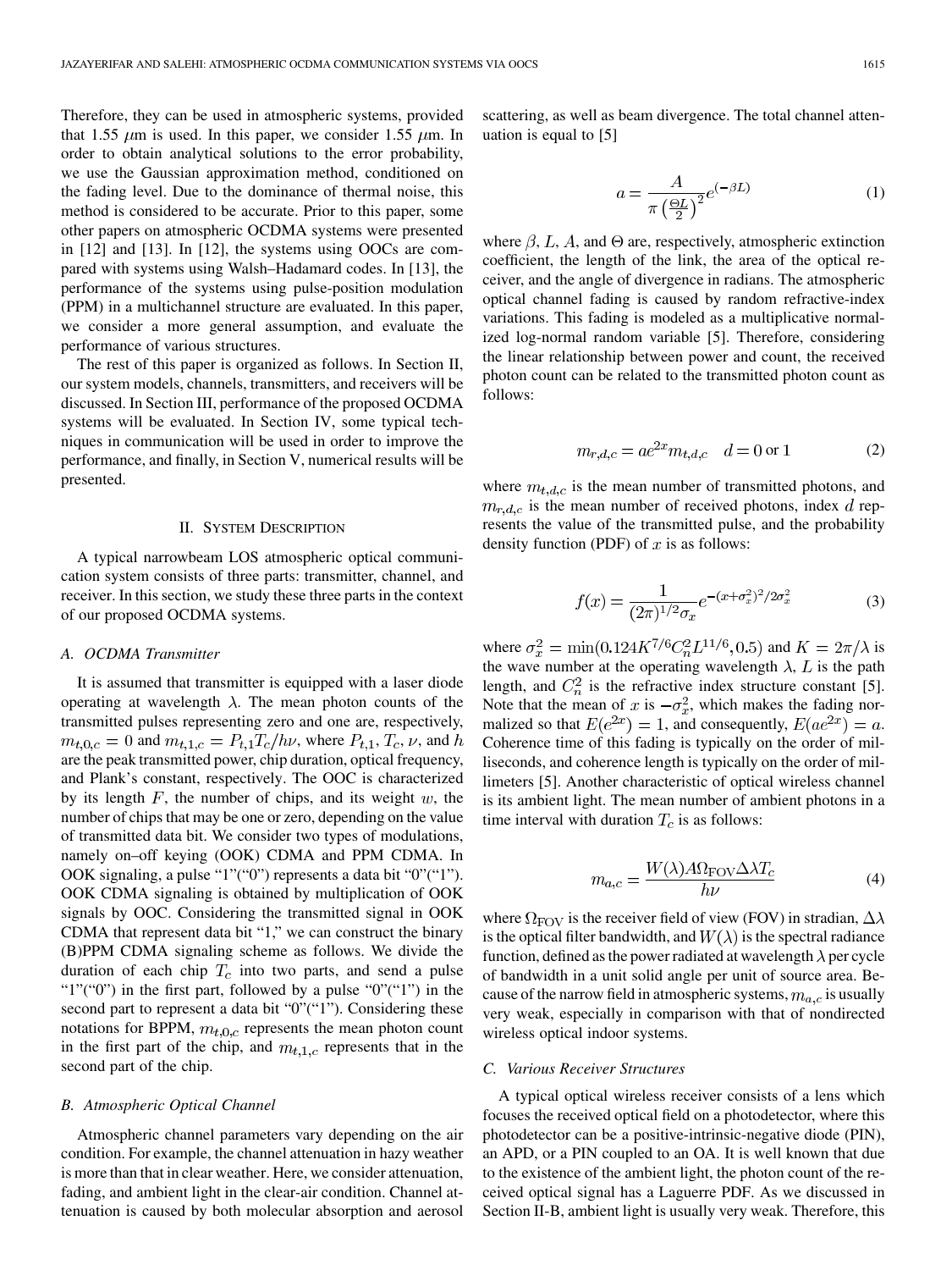<span id="page-2-0"></span>Laguerre distribution can be approximated by a Poisson distribution [\[6\]](#page-8-0). After photodetection, the released electrical current will be added with a zero-mean Gaussian thermal noise caused by the electrical circuit. The variance of the electron count produced by thermal noise is equal to

$$
\sigma_{th,c}^2 = \frac{2K_b T_r T_c}{Re^2} \tag{5}
$$

where  $K_b$  is Boltzman's constant,  $T_r$  and R are the receiver equivalent temperature and load resistance, respectively, and  $e$ is the electron charge. Hereby, we obtain the mean and the variance of the electron count for various photodetectors for our various optical receiver structures.

*1) PIN:* If we represent the quantum efficiency by  $\eta$  and dark current by  $i_d$ , the mean and variance of the released electron count is equal to [\[6\]](#page-8-0)

$$
\text{mean(PIN}, d, c) = \eta(m_{r,d,c} + m_{a,c}) + m_{dcu,c} \tag{6}
$$

$$
var(PIN, d, c) = mean(PIN, d, c) + \sigma_{th.c}^2
$$
 (7)

where  $m_{dcu,c} = i_d T_c/e$  is the dark current electron count in a chip duration  $(T_c)$ .

*2) APD:* APD can improve the performance by increasing the received signal level relative to the additive thermal noise. We consider an APD with gain G, noise factor  $\xi$ , quantum efficiency  $\eta$ , bulk leakage current  $I_b$ , and surface leakage current  $I<sub>s</sub>$ . Considering dark currents and thermal noise, the mean and the variance of the electron count will be as follows [\[6\]](#page-8-0):

mean(APD, d, c) = 
$$
G\eta(m_{r,d,c} + m_{a,c}) + \frac{T_c I_s}{e} + \frac{GT_c I_b}{e}
$$
 (8)  
\nvar(APD, d, c) =  $[G\eta(m_{r,d,c} + m_{a,c})]^2(\xi - 1) + \frac{T_c I_s}{e}$   
\n $+ \frac{G^2 T_c I_b \xi}{e} + \sigma_{th,c}^2$  (9)

*3) Optical Amplifier (OA):* We consider an EDFA. We assume that the receiver optics can couple the received field into an OA with gain G and noise factor  $K = n_{\rm sp}(G - 1)$ , where  $n_{\rm SD}$  is the spontaneous emission parameter. We also represent the number of spontaneous modes of the OA with  $D$ . After the OA, a PIN is installed. Considering a Poisson distribution for the number of applied photons to the OAs, the PDF of the number of output photons is a Laguerre distribution with mean  $G\eta(m_{r,d,c}+m_{a,c})+DK\eta$  and variance  $G\eta(m_{r,d,c}+m_{a,c})(1+$  $(2K\eta) + D(\eta K + (\eta K)^2)$  [\[11\].](#page-9-0) Considering dark current and thermal noise, the mean and the variance of the number of electrons released will be as follows:

mean(OA, d, c) = 
$$
G\eta(m_{r,d,c} + m_{a,c}) + DK\eta + m_{dcu,c}
$$
 (10)  
var(OA, d, c) =  $G\eta(m_{r,d,c} + m_{a,c})(1 + 2K\eta)$   
+  $D(\eta K + (\eta K)^2) + m_{dcu,c} + \sigma_{th,c}^2$ . (11)

After photodetection, the received signal is multiplied by the OOC. After this step, there are various approaches to make a decision on the transmitted bit which lead to various receiver structures. Here, we consider two structures, namely, a simple correlator and a chip-level detector.

*4) Correlator:* In this structure, the detection of OOK signals is made as follows. The photodetected signal is first multiplied by its corresponding OOC, integrated over one bit ( $T = FT<sub>c</sub>$ ), and finally compared with a constant threshold to make the final decision. On the other hand, in BPPM signaling, the corresponding OOC chips are divided into two parts: the first part corresponding to the "0" data bit, and the second part corresponding to the "1" data bit. The decision on the value of the received bit is made by comparing the integrated photodetected signal in each part. On the other hand, the coherence time of fading is on the order of several milliseconds [\[5\]](#page-8-0), [\[14\],](#page-9-0) while usual bit durations are less than several microseconds; therefore, we can assume that the fading is constant during a bit period with a very good approximation. Considering the structure of correlator receiver, independence of counts for different chip intervals, and the fact that the fading is approximately constant during a bit period, we can write

mean(det, d, b) = 
$$
\sum_{i=1}^{w} \text{mean}_i(\text{det}, d, c)
$$
 (12)

$$
var(det, d, b) = \sum_{i=1}^{w} var_i(det, d, c)
$$
 (13)

where mean,  $(\det, d, c)$  is the mean electron count of the *i*th chip pulse interval of the corresponding OOC,  $b$  represents that this mean and variance are the mean and variance of bit count (not chip count), "det" represents the photodetector (PIN, APD, or OA), and  $w$  is the weight of OOC.

*5) Chip Level:* The main advantage of this receiver structure over correlator structure is that it is more resistant to the MUI. This receiver structure is mainly proposed for OOK signaling [\[4\]](#page-8-0). In this structure, after multiplication of the photodetected signal by the corresponding OOC, a primary decision is made on the value of each chip (by comparing the integration of the received signal over a chip duration with a constant threshold), followed by a final decision by comparing the number of ones and zeros produced by primary decisions with a constant threshold, which is a number between one and  $w$ . In [\[4\]](#page-8-0), the threshold value is considered to be fixed and equal to  $w$ , which is the optimum threshold if the only source of error is MUI, but in atmospheric systems, there are several other sources of error. Changing the threshold value may lead to better performance, so, in this paper, we use a generalized chip-level receiver structure with a threshold which may be any value between one and  $w$ .

# III. ANALYSIS OF ATMOSPHERIC OCDMA SYSTEMS

In Section III, we discuss the performance of correlator and chip-level structures for detection of OOCs in the context of atmospheric optical systems. We obtain analytical solutions of the error probability for these receiver structures.

# *A. Correlator*

As discussed before, there are several structures for atmospheric OCDMA channels. Here, we consider the compound channel which is the general case. Other channel structures can be considered as the special cases of this structure. Considering the multiple-access interference, in the  $j$ th chip, the mean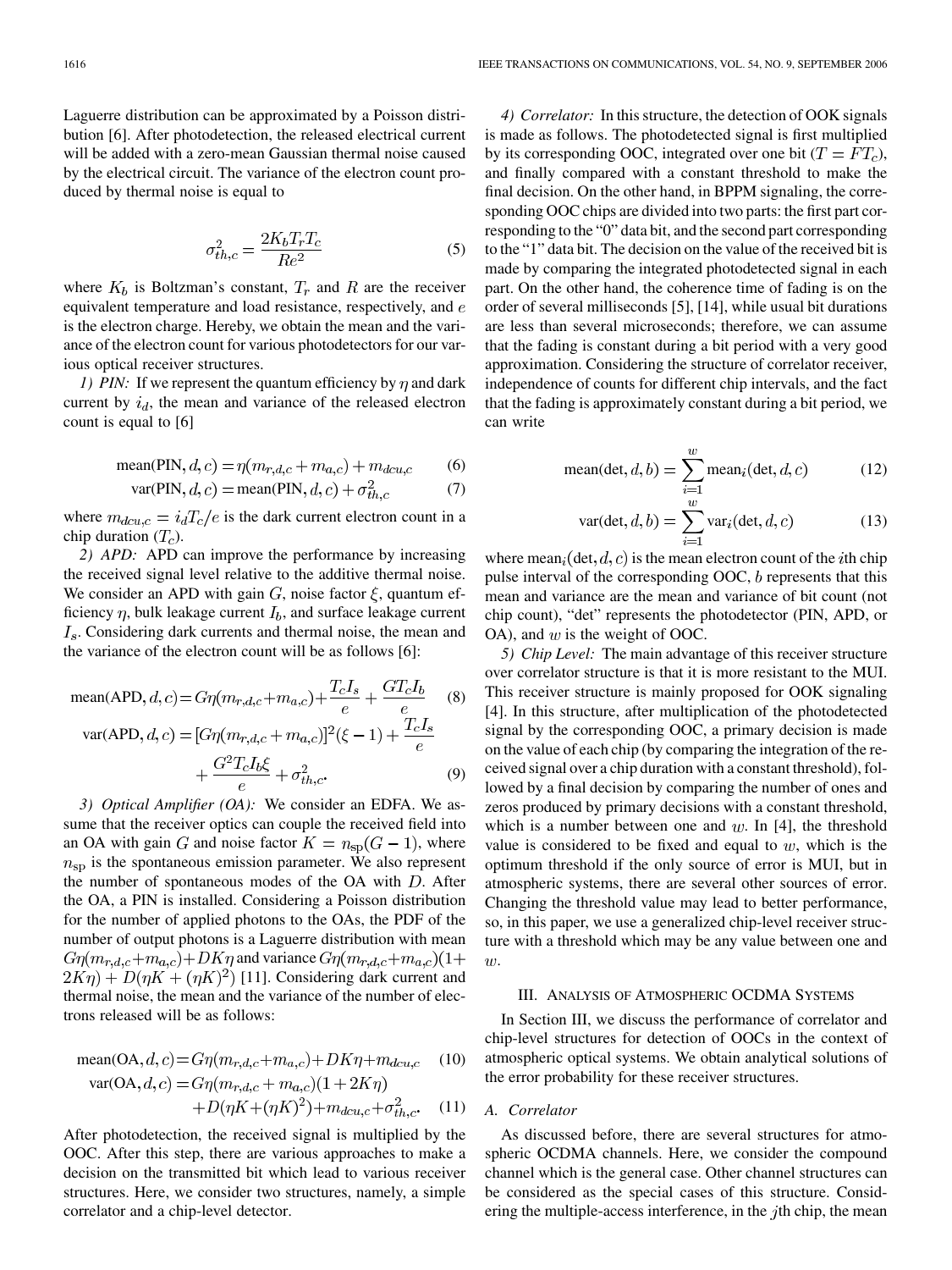<span id="page-3-0"></span>number of photons transmitted by the group containing the desired user equals  $m_{t,d,c} + r_1^{(j)} m_{t,1,c}$ , where  $r_1^{(j)}$  is the number of interfering users of the group containing the desired user. Considering [\(2\)](#page-1-0), we obtain the photon count of the received signal

$$
m_{r,d,c}^{(1,j)} = (m_{t,d,c} + r_1^{(j)} m_{t,1,c}) a_1 e^{2x_1}
$$
 (14)

where the superscript  $(1)$  represents the first group of users, and (*j*) represents that this count corresponds to the *j*th chip (1 <  $j \leq w$ ). Other groups also cause the interfering pulses with photon count  $r_i^{(j)} m_{t,1,c}$ , where  $r_i^{(j)}$  is the number of interfering users of group  $i$ . Considering [\(2\)](#page-1-0) for group  $i$ , we have

$$
m_{r,d,c}^{(i,j)} = r_i^{(j)} m_{t,1,c} a_i e^{2x_i}.
$$
 (15)

Different group signals have passed through different channels, and as a result, they are affected by independent fadings. The electron counts of different chips with mean  $m_{r,d,c}^{(i,j)}$  are also independent because they are counts of different times. Therefore, the total received photon count is obtained by use of (15) and (14)

$$
m_{r,d,c}^{(j)} = (m_{t,d,c} + r_1^{(j)}m_{t,1,c})a_1e^{2x_1} + \sum_{i=2}^{M} (r_i^{(j)}m_{t,1,c})a_i e^{2x_i}
$$
\n(16)

where M is the total number of groups. By substituting (16) in [\(6\)](#page-2-0) to [\(11\)](#page-2-0), we can obtain the mean and the variance of the number of electrons in each chip for different photodetector. For example, for a PIN, we have

mean(PIN, d, c) = 
$$
\eta((m_{t,d,c} + r_1^{(j)}m_{t,1,c})a_1e^{2x_1}
$$
  
  $+ \sum_{i=2}^{M} (r_i^{(j)}m_{t,1,c})a_i e^{2x_i}) + \eta m_{a,c} + m_{dcu,c}.$  (17)

And finally, by considering [\(12\), \(13\),](#page-2-0) and (17), we obtain the mean and variance of decision variable

mean(PIN, d, b) = 
$$
\eta(m_{t,d,c}w + l_1m_{t,1,c})a_1e^{2x_1}
$$
  
  $+ \eta \sum_{i=2}^{M} l_i m_{t,1,c} a_i e^{2x_i} + w m_{a,c} \eta + w m_{dcu,c}$  (18)

$$
var(PIN, d, b) = mean(PIN, d, b) + w\sigma_{th.c}^2
$$
\n(19)

where  $l_i$  is the total number of interferences caused by the *i*th group users in a period  $(T)$   $(l_i = \sum_{j=1}^{w} r_i^{(j)})$ . Therefore, we can obtain the error probability using the Gaussian approximation method as follows.

*1) OOK Modulation:* Conditional error probability can be written as

$$
P(e|\vec{l}, \vec{X}, 0) = Q\left(\frac{\text{Th-mean}(\text{PIN}, 0, b)}{\sqrt{\text{var}(\text{PIN}, 0, b)}}\right)
$$
(20)

$$
P(e|\vec{l}, \vec{X}, 1) = Q\left(\frac{\text{mean(PIN}, 1, b) - Th}{\sqrt{\text{var(PIN}, 1, b)}}\right)
$$
(21)

where  $l = (l_1, l_2, \ldots, l_M)$ ,  $X = (x_1, x_2, \ldots, x_M)$ , and . The error probability is obtained by averaging with respect to  $\vec{l}$  and  $\vec{X}$ 

$$
P(e|\vec{X},d) = \sum_{l_1 + \dots + l_M < N} P(e|\vec{l}, \vec{X}, d) Pr(\vec{l}) \tag{22}
$$

where  $N$  is the number of users,  $d$  represents the data and may be 1 or 0, and  $Pr(\vec{l})$  is obtained by generalization of  $Pr(l)$  in [\[2\]](#page-8-0)

$$
Pr(\vec{l}) = {N_1 - 1 \choose l_1} \prod_{i=2}^{M} {N_i \choose l_i} q^{\sum_{i=1}^{M} l_i} (1 - q)^{\sum_{i=1}^{M} N_i - \sum_{i=1}^{M} l_i - 1},
$$
  

$$
q = \frac{w^2}{2F} \quad (23)
$$

where F is the OOC length, and  $\binom{b}{a} = b!/a!(b-a)!$ . Finally, we can write

$$
Pe = \frac{1}{2} \int_{\vec{X}} (P(e|\vec{X},0) + P(e|\vec{X},1)) f(\vec{X}) d\vec{X}
$$
 (24)

where  $f(\vec{X}) = \prod_{i=1}^{M} f(x_i)$  and  $d\vec{X} = \prod_{i=1}^{M} dx_i$ . In the above equations, we have considered a constant threshold level. However, by considering (18)–(19), we notice that the mean and variance of the decision variable is related to the fading level  $(x_i)$ . On the other hand, we know that the optimum threshold is a function of the mean and variance of the received signal, so instead of using a constant threshold, it is preferable and more appropriate to use an adaptive threshold, varying according to fading level. We assume that the receiver is equipped with an estimator, so that when it receives data bits, the channel is already estimated perfectly [\[15\].](#page-9-0) Fortunately, due to the slow fading, the value of  $x_1$ , and, as a result, the optimum threshold, can be adaptively estimated. This optimum threshold  $(Th(x))$  can be obtained either by computer search or by solving the equation  $\partial P(e|X)/\partial Th = 0$ . However, an alternative approach, in order to avoid having to evaluate for the optimum threshold, is to use BPPM.

*2) BPPM:* Contrary to OOK modulation, in BPPM signaling, interference due to interfering users transmitting binary zero affect the error probability. When  $l_{1,i}$  interfering users of group i transmit bit zero, and  $l_{2,i}$  interfering users transmit bit one, the mean of the decision variable for each half-bit of BPPM signaling is as follows:

mean(PIN,d,b)  
\n= 
$$
(m_{t,d,c}w + l_{1,1}m_{t,1,c})\eta a_1 e^{2x_1} +
$$
  
\n+  $\sum_{i=2}^{M} (l_{1,i}m_{t,1,c})a_i e^{2x_i} \eta + w \eta m_{a,c} + w m_{dcu,c}$  (25)  
\nmean(PIN,1 - d, b)  
\n=  $(m_{t,1-d,c}w + l_{2,1}m_{t,1,c})\eta a_1 e^{2x_1} +$   
\n+  $\sum_{i=2}^{M} (l_{2,i}m_{t,1,c})a_i e^{2x_i} \eta + w \eta m_{a,c} + w m_{dcu,c}$  (26)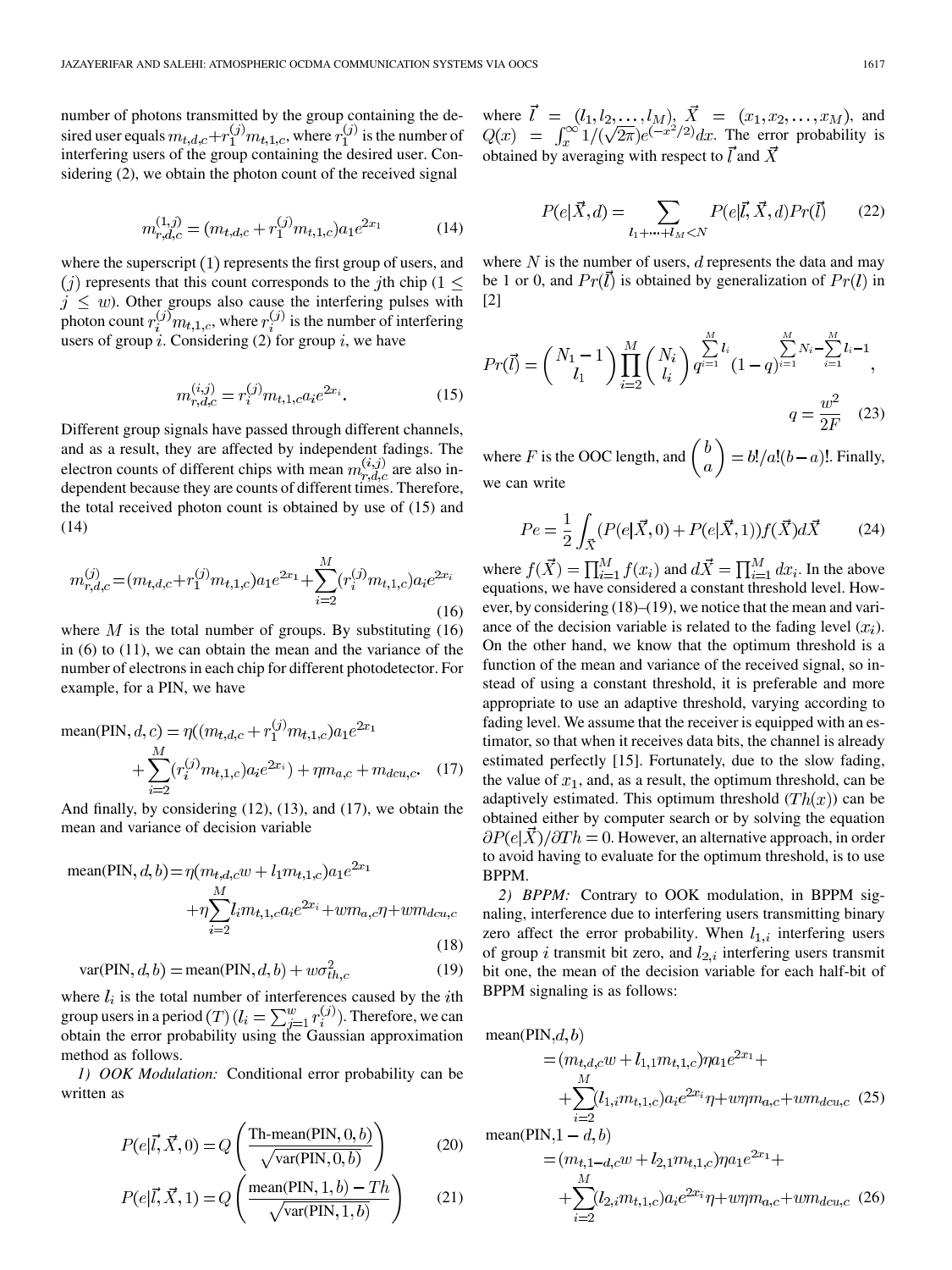<span id="page-4-0"></span>and the variance for each half-bit of BPPM signaling is obtained by substituting [\(25\) or \(26\)](#page-3-0) in [\(19\).](#page-3-0) Conditional error probability is

$$
P(e|\vec{l_1}, \vec{l_2}, \vec{X}) = Q\left(\frac{\text{mean(PIN}, 1, b) - \text{mean(PIN}, 0, b)}{\sqrt{\text{var(PIN}, 1, b) + \text{var(PIN}, 0, b)}}\right).
$$
  
By averaging with respect to  $\vec{l_1} = (l_{1,1}, \dots, l_{1,M})$  and  $\vec{l_2} =$ 

, we will have

$$
P(e|\vec{X}) = \sum_{\text{sum}(\vec{l_1}) + \text{sum}(\vec{l_2}) < N} P(e|\vec{l_1}, \vec{l_2}, \vec{X}) Pr(\vec{l_1}, \vec{l_2}) \tag{28}
$$

and

$$
Pr(\vec{l_1}, \vec{l_2}) = {N_1 - 1 \choose l_{1,1}, l_{2,1}} \times \prod_{i=2}^{M} {N_i \choose l_{1,i}, l_{2,i}} \sum_{q^{i=1}}^{M} {l_{1,i} + l_{2,i} \choose l_{1} - 2q^{i}} \sum_{i=1}^{M} {N_i - (l_{1,i} + l_{2,i}) - 1 \choose l_{1}, l_{2,i}}
$$
\n(29)

where sum $(\vec{l}_i) = \sum_{j=1}^{M} l_{i,j}$  with  $i = 1$  or 2. Finally, the error probability is obtained by substituting (28) in [\(24\).](#page-3-0)

## *B. Chip Level*

In the previous section, we considered the general channel structure. Here, we consider the single channel structure. Using a constant-threshold OOK receiver, the electron count of each chip is compared with the threshold, so assuming that the desired user transmits zero, if no interference occurs in a chip, the error probability for that chip will be equal to  $P_0 = Q((\text{Th-mean}(\text{PIN}, 0, c))/\sqrt{\text{var}(\text{PIN}, 0, c)})$ . Similarly,  $P_1 = Q((\text{Th-mean}(\text{PIN}, 1, c))/\sqrt{\text{var}(\text{PIN}, 1, c)})$  and  $P_2 = Q((\text{Th-mean(PIN}, 2, c))/\sqrt{\text{var(PIN}, 2, c)})$  will be the error probability for the chips interfered by one and two interferences, respectively, where mean(PIN,  $0, c$ ), mean(PIN,  $1, c$ ), and mean(PIN,  $2, c$ ) are defined according to [\(17\)](#page-3-0), by substituting  $(d = 0, r_1 = 0)$ ,  $(d = 1, r_1 = 0)$ , and  $(d = 1, r_1 = 1)$ for  $M = 1$ , respectively. It can also be observed that assuming the desired user transmits one, the chip-error probability will be equal to  $1 - P_1$  and  $1 - P_2$  if zero and one interference occurs, respectively. Now, considering the above chip-error probabilities, we can obtain the upper  $P_U(e|x)$  and lower  $P_L(e|x)$  bounds on the bit-error probability conditioned on the fading level ([Appendix\)](#page-7-0). Finally, upper and lower bounds of the error probability are obtained by averaging the above bounds with respect to  $x$ . In the above discussion, we considered a constant threshold receiver. But we can also use an adaptive threshold receiver to improve the system performance for the chip-level detection scheme.

## IV. METHODS FOR IMPROVING THE PERFORMANCE

In this section, we consider some well-known methods in order to improve the performance of the system.

## *A. Error-Correcting Codes*

The super orthogonal code (SOC) used in this paper is exactly the same as the one used in [\[9\].](#page-9-0) The prime reason in using SOC is due to its simple encoder and decoder structures. The constraint length is  $K$ , and the output rate is  $2^{K-2}$  times the input bit rate. Either hard decoding or soft decoding can be used for decoding of SOC. Soft decoding usually outperforms hard decoding. In hard decoding, a primary decision is made on the value of each chip, and then using Viterbi algorithm, the final decision on the transmitted bit stream is made. In this paper, we only consider hard decoding. For multiple-access usage, we must combine OOC and SOC. It can be simply done in a way which does not impose any bandwidth expansion [\[9\]](#page-9-0). In this method, output bits of the encoder are respectively located in OOC weight positions. Therefore, the rate of SOC must be equal to OOC weight ( $w = 2^{K-2}$ ). The generating function of the SOC is computed in [\[9\]](#page-9-0) as

$$
T(z,b) = \frac{bG^{K+2}(1-G)}{1 - G[1 + b(1 + G^{K-3} - 2G^{K-2})]} \tag{30}
$$

in which  $G = z^{2^{K-3}}$ . If we use interleaving in conjunction with coding, the channel becomes memoryless, and we can simply obtain the upper bound on the error probability, but using interleaving is not implementable, since the fading is very slow. We consider a single-channel structure. If we do not use the interleaving, electron counts of different chips will be independent only if they are conditioned on the fading level. The fading is slow enough to be considered constant. Finally, conditioning on fading level, we can write

$$
P(e|x) < \frac{\partial T(z,b)}{\partial b}|_{b=1} = \frac{G_{|x}^{K+2}}{(1 - 2G_{|x})^2} \left(\frac{1 - G_{|x}}{1 - G_{|x}^{K-2}}\right)_{(31)}^2
$$

where  $G_{|x} = z_{|x}^{2^{n-3}}$ , .  $P(e|0, x)$  and  $P(e|1, x)$  are obtained by substituting mean(PIN,  $d, b$ ) with mean(PIN,  $d, c$ ) and following [\(20\)](#page-3-0) to [\(22\)](#page-3-0), where  $q = w/2F$  and  $M = 1$ . Finally, the error probability is obtained by averaging (31) with respect to x. For PPM signaling, a similar equation to  $(17)$ for mean electron count in each chip can be obtained. Again, by substituting mean(PIN,  $d, b$ ) and mean(PIN,  $1 - d, b$ ) with mean(PIN, d, c) and mean(PIN,  $1 - d$ , c), setting  $q = w/2F$ and following (27) to (29),  $P(e|1) = P(e|0)$  is obtained.

## *B. Space Diversity*

In this section, we consider one transmitter and  $D$  receivers with equal areas, so that the distances between the receivers are larger than the coherence length. We use a linear combining method with constant identical coefficients, which leads to a simple adder structure, since other coefficients do not improve the performance significantly [\[10\].](#page-9-0) Considering the OOK signaling and correlator receiver, the electron count received from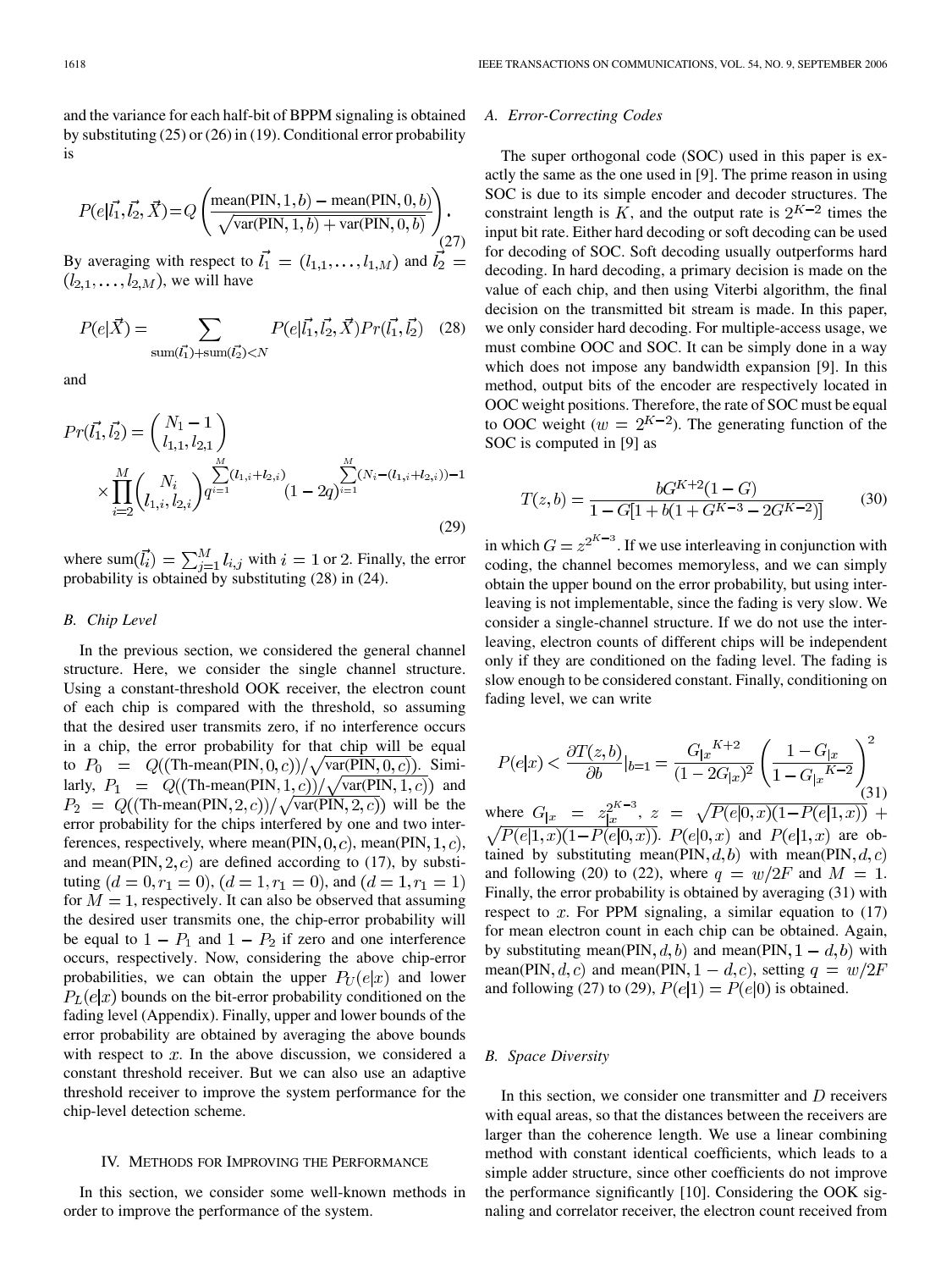<span id="page-5-0"></span>

| Parameter                                            | value                            |
|------------------------------------------------------|----------------------------------|
| $R$ (bit rate)                                       | $10$ Mbit/s                      |
| $\lambda$ (wave-length)                              | $1.55 \mu m$                     |
| $P_t$ (transmitted power)                            | 0.4mW                            |
| $w$ (code weight)                                    | 8                                |
| $F$ (code length)                                    | 400                              |
| $\overline{N}$ (number of users)                     | 6                                |
| $i_d(PIN)$ (dark current)                            | 5 nA                             |
| $i_s(APD)$ (surface dark current)                    | 10 nA                            |
| $i_b(APD)$ (bulk dark current)                       | $0.1\;\text{nA}$                 |
| $R$ (resistance)                                     | $10K\Omega$                      |
| $\eta$ (quantum efficiency)                          | 0.8                              |
| $\Delta\lambda$ (optical filter bandwidth)           | $1 \text{ nm}$                   |
| $\Theta_{FOV}$ (field of view angle)                 | 5 mrad                           |
| $D_{lense}$ (lens diameter)                          | $6 \text{ cm}$                   |
| $W(\lambda)$ (special radiance function (day time))  | $10^{-3}\frac{w}{cm^2-\mu m-sr}$ |
| $D_{photo-det}$ (photo-detector diameter)            | $1 \mu m$                        |
| $G_{EDFA}$ (gain of optical amplifier at $\lambda$ ) | 1000(30dB)                       |
| $n_{sp}$ (spontaneous emission parameter)            | 1                                |
| $T_r$ (temperature)                                  | 300 K                            |
| $G_{APD}$ (gain of APD) at $\lambda$                 | 10                               |
| $L$ (channel length)                                 | 3 Km                             |
| $\beta$ (attenuation coefficient for clear air)      | $0.1Km^{-1}$                     |
|                                                      |                                  |

TABLE I VALUES USED FOR NUMERICAL RESULTS

each diversity path is obtained according to [\(18\).](#page-3-0)The mean of the decision variable is

mean(PIN, d, b) = 
$$
\eta a_1(m_{t,d,c}w + l_1m_{t,1,c})
$$
  
\n
$$
\times \sum_{j=1}^{D} e^{2x_{1,j}} + \sum_{j=1}^{D} \sum_{i=2}^{M} l_i m_{t,1,c} a_i e^{2x_{i,j}} \eta
$$
\n
$$
+ \eta D w m_{a,c} + D w m_{dcu,c}.
$$
\n(32)

Using the Wilkinson approximation [\[7\],](#page-8-0) we can substitute with  $e^{y_i}$ , where  $y_i$  is a Gaussian random variable with variance  $\sigma_{u_i}^2 = \ln((\exp(4\sigma_{x_i}^2) - 1 + D)/D)$  and the mean  $\ln D - \sigma_w^2/2$ . By substituting  $2x$  with y and following [\(20\)](#page-3-0) to [\(24\),](#page-3-0) the error probability can be obtained. For PPM signaling, the mean and variance of the decision variable and, consequently, the error probability, can be obtained in a similar fashion.

## V. NUMERICAL RESULTS

In this section, we present numerical results on the performance of various systems. For clarity in showing the curves, we use the following abbreviated words, such as, "cc, mc, sc, adp th, cte th, coltr, chp lvl, bnd, and div" which correspond to "compound channel, multichannel, single channel, adaptive threshold, constant threshold, correlator, chip level, error-probability bound, and space diversity," respectively. In Table I, the nominal values for system parameters used in this section are listed. For these values, using [\(1\)](#page-1-0), the received power is  $P_r = 5$ nW, and the corresponding mean photon count is  $m_{r,d,c}$  =  $P_rT_b/h\nu w = 488$ . Also,  $\sigma_{th}^2 = 8086$  and  $m_{a,c} = 3 \times 10^{-5}$ according to [\(5\)](#page-2-0) and [\(4\)](#page-1-0). The photodetector used in most figures is PIN. Code length, bit rate, and peak power are kept constant when comparing OOK versus PPM; therefore, in our numerical results, the bandwidth for BPPM is twice as much as that



Fig. 2. Error probability of different channel structures and different modulations versus fading level.

of OOK, and the OOK mean photon count is twice as much as the BPPM count, since the chip duration in BPPM is half the chip duration of OOK. We also assume that in the compound channel structure, users are divided into two groups, each containing  $N/2$  users.

Fig. 2 shows the error probability of different structures. First of all, we observe that the system using OOK modulation with constant threshold has the worst performance. Also, single channel has the best performance among other structures. Through an example, we clarify why the single-channel structure outperforms other optical channel structures. Consider PPM signaling. Assume that the desired user transmits one pulse in the first time slot corresponding to the zero bit, and assume that this pulse is strongly attenuated by fading. On the other hand, other transmitters may transmit pulses interfering in other time slots, so that these pulses are not strongly attenuated by fading. In such a condition, an erroneous decision is very likely. But this condition can not take place in the single-channel structure, because in this structure, all users are affected by the same fading level. We also note that the error probability of multichannel and compound channel structures are very close. In [Fig. 3](#page-6-0), the same error probabilities are depicted versus the variance of thermal noise.

In [Fig. 4,](#page-6-0) the performance of correlator and chip-level receivers in a single-channel structure is shown. OOK modulation is considered. As expected, the adaptive threshold method outperforms constant threshold. From this figure, we can conclude that chip level outperforms correlator, especially for low values of fading variance. The reason is that when fading is weak, the effect of MUI on the error probability becomes apparent. Therefore, the chip-level receiver, which is more resistant to MUI, outperforms the correlator receiver. For large values of fading variance, the dominant source of error is fading. In this circumstance, the correlator using the adaptive threshold method outperforms chip-level using adaptive threshold. The reason is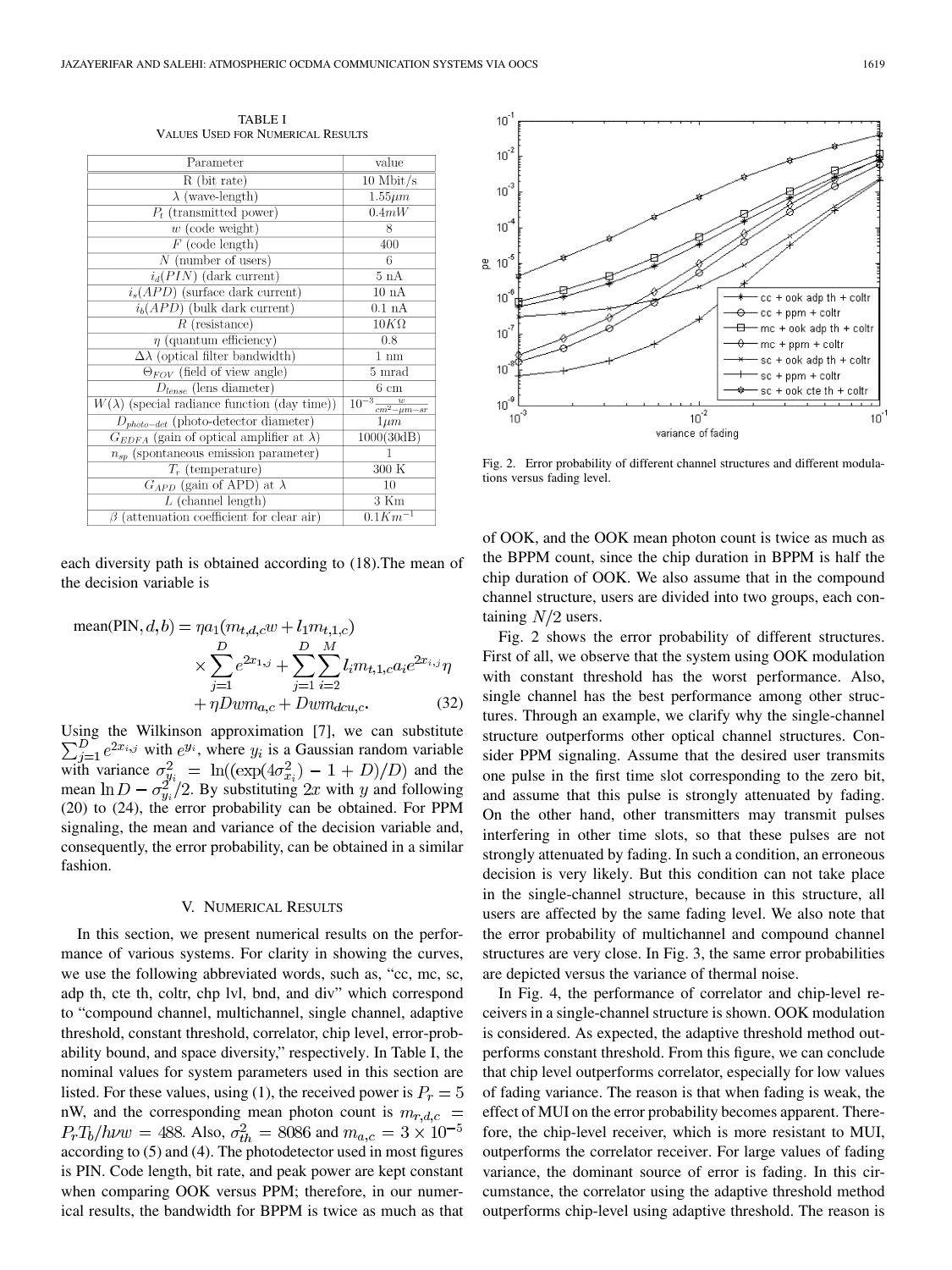Fig. 3. Error probability of different channel structures and different modulations versus variance of thermal noise.

variance of thermal noise

 $10^{\degree}$ 

10<sup>°</sup>

 $10^5$ 

+ ook adp th + coltr

 $\cdot$  mc + ook adp th + coltr

sc + ook adp th + coltr

sc + ook cte th + coltr

+ ook cte th + colti

+ ook cte th + chp lvl(low bnd)

+ ook adp th + chp M(low bnd)

 $\cdot$  ook adp th + chp W(up bnd)

sc + ook cte th + chp lvl(up bnd)

 $\frac{1}{2}$  =  $\frac{1}{2}$  +  $\frac{1}{2}$  ook ado th +  $\frac{1}{2}$  coltr

sc.

<u>iaa</u>

 $10^7$ 

 $cc + ppm + colt$ 

mc + ppm + coltr

 $sc + ppm + coltr$ 

шú

 $10$ 

сc

 $\Box$ 



that unlike the chip-level receiver in which every chip is detected and decided separately, in the correlator receiver, the received signal of different chips are first added before comparing with the threshold value. This addition reduces the effect of noise and fading. Also, we further note that the error-probability bounds obtained for the chip-level receiver are very tight. In Fig. 5, the performance of correlator and chip-level receivers in a single-channel structure versus the variance due to thermal noise is shown. Once again, we can observe that the performance of the correlator receiver intersects that of chip level for the adaptive threshold case. This can be reasoned as we discussed for Fig. 4. Note that from Fig. 5, the constant threshold correlator is very sensitive to fading, and the fading level is the same for



Fig. 5. Error probability of correlator and chip-level receivers versus the variance of thermal noise.



Fig. 6. Error probability of systems using PIN, APD, and PIN + EDFA versus thermal noise variance.

all points and dominant for this receiver, so the performance of this system remains at a constant value.

In Fig. 6, the error probabilities for systems using PIN, APD, and OAs versus the variance due to thermal noise are shown. We consider single channel and compound channel structures. Considering single-channel plots, we observe that for low values of thermal noise, PIN outperforms APD, because detectors are shot-noise limited and the effect of excess noise of APD and OA is apparent. But for higher values of thermal noise variance, the received signal level becomes comparable to additive thermal noise, so those detectors that amplify the received signal, i.e., APD and OA, outperform PIN. As it can be seen from Fig. 6, the performance of systems using APD is always worse than the performance of systems using OAs, since the gain of APD is, by far, lower than OA while its noise is not less than OA. Note that for almost all cases, some floor values occur. The reason is that

<span id="page-6-0"></span> $10<sup>°</sup>$ 

 $10^{\circ}$ 

 $10^{\circ}$ 

 $10<sup>1</sup>$ 

 $10^{\degree}$ 

 $10^{\degree}$ 

 $10^4$ 

 $10<sup>1</sup>$ 

 $10$  $\frac{9}{2}$ 

 $10$ 

 $10<sup>7</sup>$ 

 $10<sup>7</sup>$ 

 $10$ 

 $10<sup>1</sup>$ 

 $\frac{9}{2}$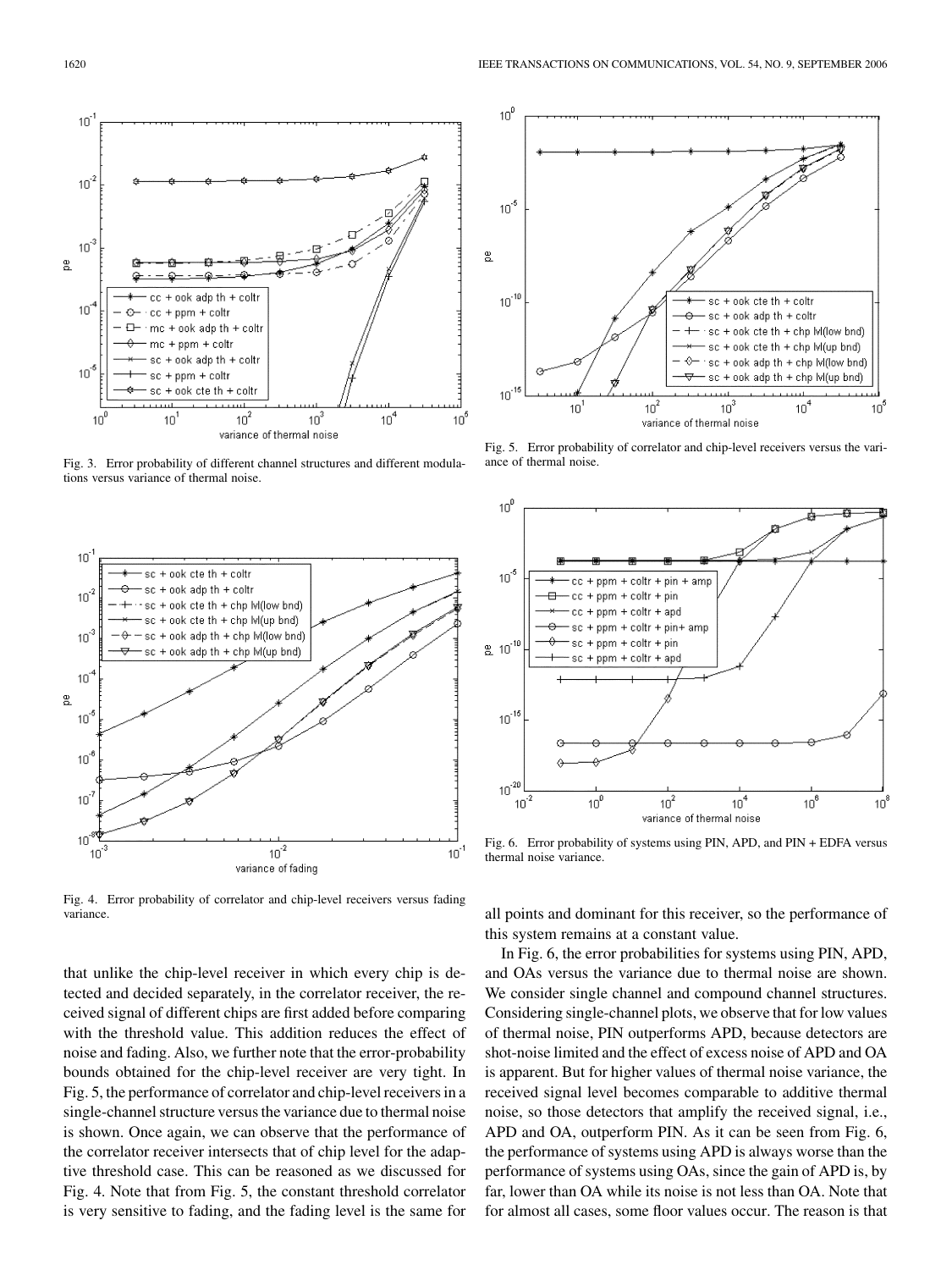<span id="page-7-0"></span>

Fig. 7. Error probability of systems using SOC versus fading variance.



Fig. 8. Error probability of the system using space diversity versus fading variance.

when the variance of thermal noise decreases, one of the other sources of error, such as MUI or excess noise of APD or OA, become the dominant source of error, and their corresponding value remains the same for all points on the curve. Note that the floor value for the compound channel case is approximately the same for all photodetectors due to fading dominance.

In Fig. 7, we consider the performance of a system using SOC without interleaving using PPM. For large values of fading variance, the performance of the systems using SOC is approximately the same as the systems using OOC. That is because of the slow fading, which results in burst-mode errors. In fact, in order to achieve an appropriate performance, coding must be used in conjunction with interleaving, but since the fading is very slow, it leads to a very deep interleaver which is not implementable. In Fig. 8, we consider a system using space diversity. We compare the performance of two systems. One system consists of a big receiver lens, and the other consists of two receiver lenses with an area for each being half of the area of the first system's lens. We assume that the distance between these lenses is larger than the coherence length of the channel. As it can be seen, for large values of fading, the system using space diversity outperforms the system not using it. For low values of fading, the thermal noise becomes the dominant source of error. The noise level of the system using two receivers is twice as much as the system using one receiver, so for low values of fading, the system using one receiver outperforms the system using two receivers.

# VI. CONCLUSION

In this paper, various receiver structures used in a typical atmospheric OCDMA system are studied. We observed that chip level usually outperforms receivers based on correlator. We also compared various channel structures, and noted that single channel outperforms other structures. Subsequently, we used space diversity and coding to mitigate the effect of fading. We also used OAs and APDs to suppress the effect of thermal noise. We noticed that APD and OAs improve the system performance. PPM usually outperforms OOK, but the main disadvantage of PPM is its excess bandwidth. Using space diversity can also improve the performance. Since the coherence length of the atmospheric channel usually is on the order of centimeters, space diversity can be easily implemented.

#### **APPENDIX**

In this appendix, we obtain error-probability bounds for a single-channel structure and OOK signaling. Here, we derive the error probability for systems where the number of users is less than the code weight. In the chip-level receiver, after detecting chips separately, the number of "1" detected chips is compared with TH ( $w \geq TH \geq 1$ ) and if it is larger than TH, bit "1" is declared, otherwise "0" is declared. For simplicity, we define  $TH0 = |TH| + 1$  and  $TH1 = w - |TH|$ . The main idea for obtaining upper and lower bounds is to make the error probability conditioned on the number of chips affected by interference. In the first step, the error probability is made conditioned on the number of occurred interferences  $(l)$ . We know that the probability of occurrence of  $l$  interferences in one period is obtained according to [\(23\)](#page-3-0). For the single-channel structure,  $l$ simplifies to a scalar value  $l$ . So, assuming  $l$  interferences have occurred,  $r$  chips are affected with probability

$$
\binom{w}{r}\binom{l-1}{r-1}/\binom{w+l-1}{w-1}
$$

so up to this level,  $r$  chips are affected by at least one interference, and  $w - r$  are affected by no interference. Furthermore, assuming that the desired user transmits zero, a lower bound is obtained by assuming that these  $r$  chips are affected by only one interference. An upper bound is obtained by assuming that these interfered chips are certainly (with probability 1) detected erroneously, so considering the chip-error probabilities  $P_0$ ,  $P_1$ , and  $P_2$  defined in [Section III-B,](#page-4-0) and assuming that the desired user's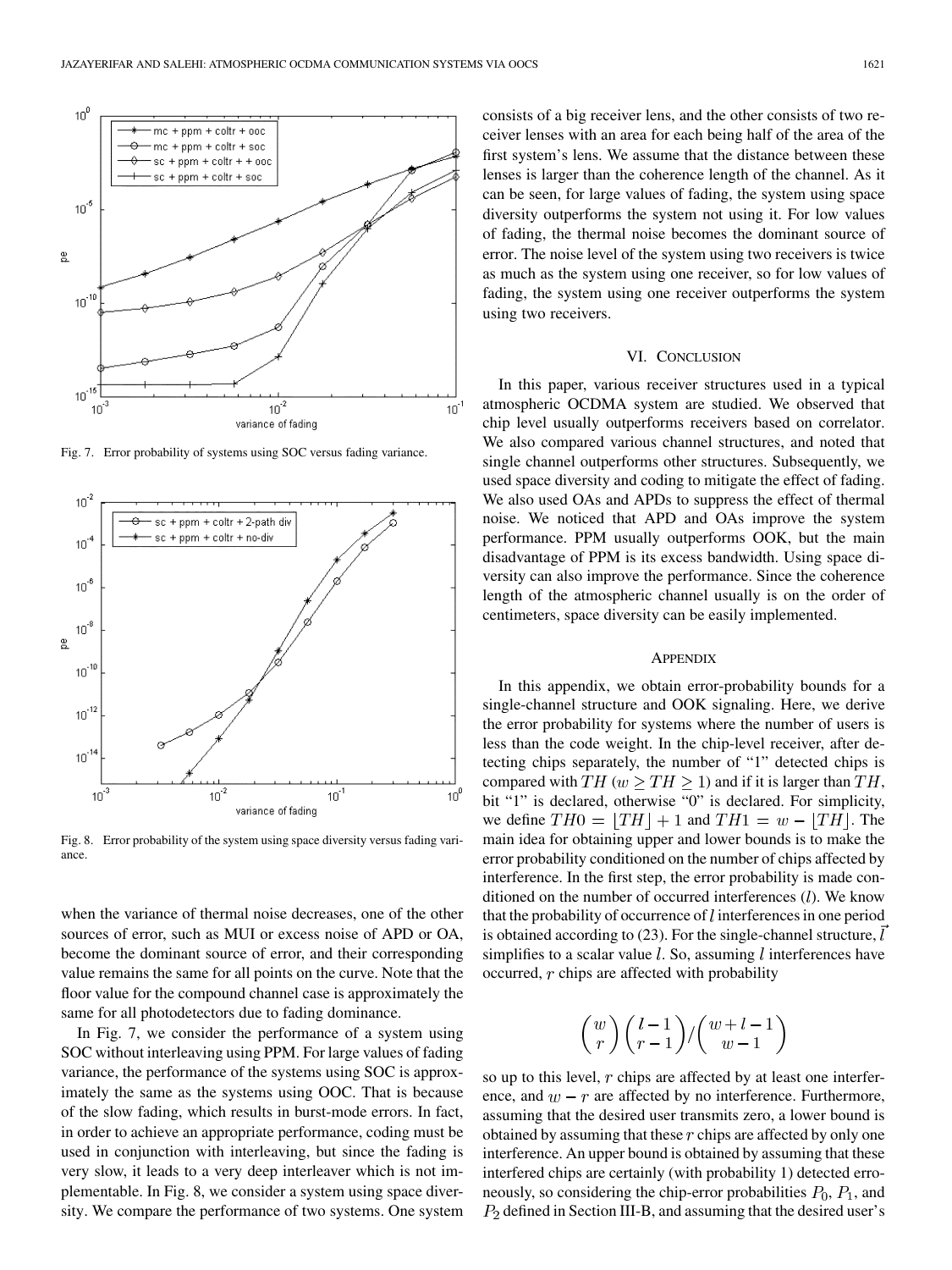<span id="page-8-0"></span>
$$
P_{L}(e|x) = \sum_{l=0}^{N-1} {N-1 \choose l} q^{l} (1-q)^{(N-1-l)} \sum_{r=1}^{l} \frac{{\binom{w}{r} \binom{l-1}{r-1}}}{\binom{w+l-1}{w-1}}
$$
  
\n
$$
\times \left(\frac{1}{2} \sum_{i=0}^{r} \sum_{t=\max(TH0,i)}^{w-r+i} {\binom{w-r}{t-i}} P_{0}^{t-i} (1-P_{0})^{w-r-(t-i)} {\binom{r}{i}} P_{1}^{i} (1-P_{1})^{r-i} + \frac{1}{2} \sum_{t=TH1}^{w-r} {\binom{w-r}{t}} (1-P_{1})^{t} P_{1}^{w-r-t} P_{2}^{r} \right)
$$
  
\n
$$
P_{U}(e|x) = \sum_{l=0}^{N-1} {N-1 \choose l} q^{l} (1-q)^{(N-1-l)} \sum_{r=1}^{l} \frac{{\binom{w}{r} \binom{l-1}{r-1}}}{\binom{w+l-1}{w-1}} \left(\frac{1}{2} \sum_{t=\max(TH0,r)}^{w} {\binom{w-r}{t-r}} P_{0}^{t-r} (1-P_{0})^{w-t} + \frac{1}{2} \sum_{i=0}^{r} \sum_{t=\max(TH1,i)}^{w-r+i} {\binom{w-r}{t-i}} (1-P_{1})^{t-i} P_{1}^{w-r-(t-i)} {\binom{r}{i}} (1-P_{2})^{i} P_{2}^{r-i} \right)
$$
(A-6)

transmitted bit is zero, we can obtain the conditional error-probability bounds. For the lower bound, we have

$$
P_L(e|l, r, 0, x) = \sum_{i=0}^{r} \sum_{t=\max(TH0, i)}^{w-r+i} {w-r \choose t-i} P_0^{t-i}
$$
  
× (1 - P<sub>0</sub>)<sup>w-r-(t-i)</sup>  ${r \choose i}$   
× P<sub>1</sub><sup>i</sup>(1 - P<sub>1</sub>)<sup>r-i</sup> (A-1)

where index  $L$  represents the lower bound. In this equation,  $i$ chips of  $r$  interfered chips are detected erroneously with probability

$$
\binom{r}{i} P_1^i (1 - P_1)^{r - i}.
$$

 $w - r$  chips that are not interfered are remained. Assume that the number of total chips which are detected erroneously is  $t$ . Since  $i$  chips were detected in error, we have a total of  $t$  error chips if  $t - i$  chips of  $w - r$  remaining chips are detected by mistake. The probability for that equals

$$
\binom{w-r}{t-i} P_0^{t-i} (1-P_0)^{w-r-(t-i)}.
$$

Obviously,  $i$  can have any value between 0 and  $r$ . Also, it is obvious that  $t \geq i$ . The received bit will be detected by mistake only if  $t \geq TH0$ . Therefore, for obtaining the error probability, we must set  $t > \max(TH0, i)$ . Also noting that i chips of r interfered chips are detected by mistake, and  $w - r$  chips are not interfered, it is obvious that  $(w - r) + i \geq t$ . The above discussion explains (A-1). Similarly, by assuming  $P_1 = 1$ , the upper bound is obtained as follows:

$$
P_U(e|l, r, 0, x) = \sum_{i = \max(r, TH0)}^{w} \binom{w - r}{t - r} P_0^{t - r} (1 - P_0)^{w - t}.
$$
\n(A-2)

In a similar way, assuming that the desired user transmits one, since interfering signals increase the detected signal level, the upper bound is obtained by assuming that affected chips are affected with only one interference, and the lower bound is obtained by assuming that all of the affected chips are certainly detected correctly. Now, conditional probabilities can be written as

$$
P_L(e|l, r, 1, x) = \sum_{t=TH1}^{w-r} {w-r \choose t} (1 - P_1)^t P_1^{w-r-t} P_2^r
$$
\n(A-3)

$$
P_U(e|l, r, 1, x) = \sum_{i=0}^{r} \sum_{t=\max(TH1, i)}^{w-r+i} {w-r \choose t-i} \times (1-P_1)^{t-i} P_1^{w-r-(t-i)} \times {r \choose i} (1-P_2)^i P_2^{r-i}.
$$
 (A-4)

And finally, the upper bound and lower bound of error probability can be written as shown in  $(A-5)$ – $(A-6)$  at the top of the page.

#### **REFERENCES**

- [1] J. Strohbehn, Ed.*, Laser Beam Propagation in the Atmosphere*. New York: Springer, 1978.
- [2] J. A. Salehi, "Code-division multiple-access techniques in optical fiber networks—Part I: Fundamental principles," *IEEE Trans. Commun.*, vol. 38, no. 8, pp. 824–833, Aug. 1989.
- [3] J. A. Salehi and C. A. Brackett, "Code-division multiple-access techniques in optical fiber networks—Part II: Systems performance analysis," *IEEE Trans. Commun.*, vol. 38, no. 8, pp. 834–842, Aug. 1989.
- [4] H. M. H. Shalaby, "Chip-level detection in optical code-division multiple-access," *J. Lightw. Technol.*, vol. 16, no. 6, pp. 1077–1087, Jun. 1998.
- [5] S. Karp, R. M. Gagliardi, S. E. Moran, and L. B. Scotts*, Optical Channels, Fiber, Clouds, Water and Atmosphere*. New York: Plenum, 1980.
- [6] R. M. Gagliardi and S. Karp*, Optical Communication*, 2nd ed. New York: Wiley, 1995.
- [7] N. C. Beaulieu, A. A. Abu-Dayya, and P. J. McLane, "Estimating the distribution of a sum of independent lognormal random variables,' *IEEE Trans. Commun.*, vol. 43, no. 12, pp. 2869–2873, Dec. 1995.